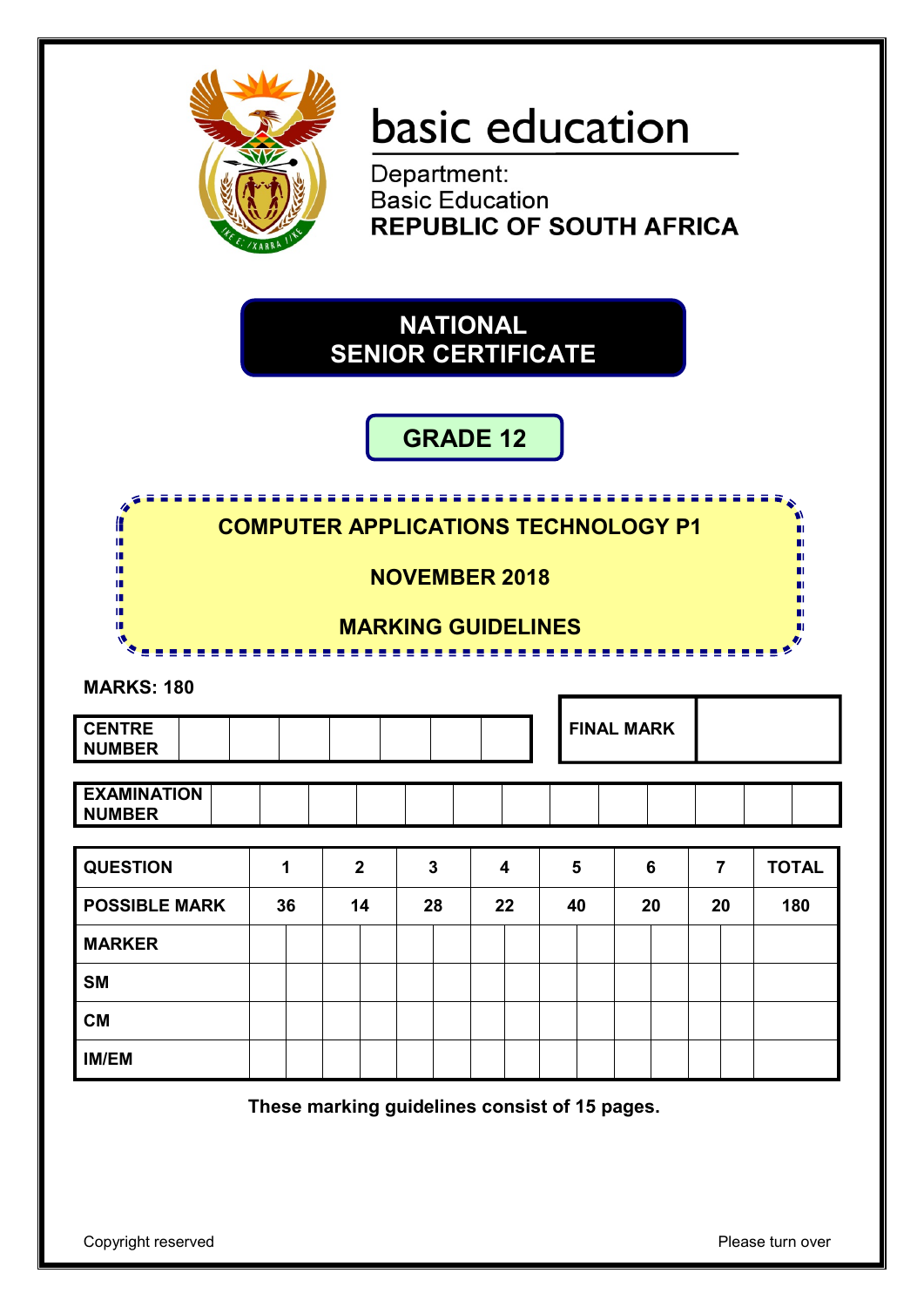|                                       | ___ |  | . |  |  |  |  |
|---------------------------------------|-----|--|---|--|--|--|--|
| <b>I EXAMINATION</b><br><b>NUMBER</b> |     |  |   |  |  |  |  |

### **IGNORE SPELLING IN ALL CASES WHERE IT WOULD NOT HAVE ANY IMPACT ON THE ANSWER.**

**QUESTION 1 File name: 1Impression Total Q1: 36**

| No.   | <b>Criteria</b>                                                                                                                                                                                                                                                                                      |                  | <b>Maximum</b><br><b>Mark</b> |                         | <b>Candidate</b><br><b>Mark</b> |
|-------|------------------------------------------------------------------------------------------------------------------------------------------------------------------------------------------------------------------------------------------------------------------------------------------------------|------------------|-------------------------------|-------------------------|---------------------------------|
| 1.1   | Font ('Welcome to Impressionism')<br>Font changed to 'Wide Latin' ✔                                                                                                                                                                                                                                  | 1                |                               | 1                       |                                 |
| 1.2.1 | <b>Justification</b><br>First paragraph justified $\checkmark$                                                                                                                                                                                                                                       | 1                |                               | $\mathbf{1}$            |                                 |
| 1.2.2 | <b>Paragraph spacing</b><br>Paragraph spacing after changed (not 12 pt) √<br>Set to 0 pt $\checkmark$                                                                                                                                                                                                | 1<br>1           |                               | $\overline{2}$          |                                 |
| 1.3   | <b>Bookmark</b><br>Bookmark inserted on text 'history' ✔<br>Bookmark named 'Monet' √<br>$\bullet$                                                                                                                                                                                                    | 1<br>1           |                               | $\overline{2}$          |                                 |
| 1.4   | <b>Indents</b><br>Left indent set to 2 cm $\checkmark$<br>$\bullet$<br>Right indent set to 2 cm $\checkmark$ (15 cm on the ruler)<br>$\bullet$                                                                                                                                                       | 1<br>1           |                               | $\overline{2}$          |                                 |
| 1.5   | <b>SmartArt</b><br>'Futurism' shape added $\checkmark$<br>Sub-art form 'Analytical' added to 'Cubism' shape<br>(demoted) $\checkmark$ (mark from text pane)<br>'Post-Impressionism' shape appears after 'Cubism'<br>$\bullet$<br>shape $\checkmark$<br>Design style changed to any colourful range √ | 1<br>1<br>1<br>1 |                               | $\overline{\mathbf{4}}$ |                                 |
| 1.6   | <b>Find and Replace</b><br>Text 'colours' replaced with symbol: $\checkmark$ # OR $\Box$<br>In a red font $\checkmark$<br>$\bullet$<br>Symbol $\frac{1}{2}$ correct $\checkmark$<br>$\bullet$<br>10 (or 11) occurrences $\checkmark$ (only if attempted)                                             | 1<br>1<br>1<br>1 |                               | $\overline{4}$          |                                 |
| 1.7   | 'Artistic' style<br>Font changed to small caps $\checkmark$<br>Border width set to 3 pt $\checkmark$<br>4 (or 5) instances updated $\checkmark$ (only if attempted)                                                                                                                                  | 1<br>1<br>1      |                               | 3                       |                                 |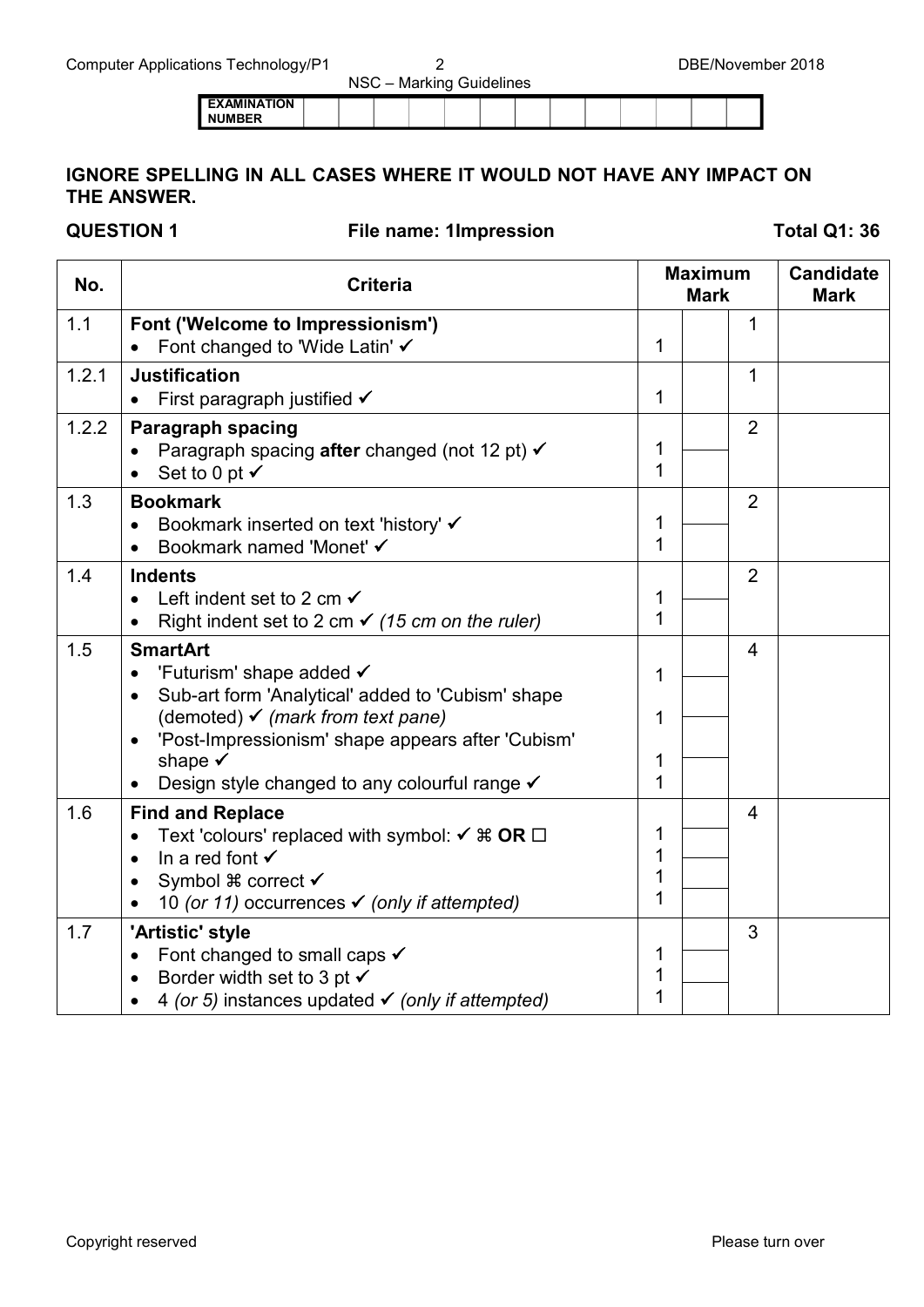| $1.9110 + 9.9111191997111$          |  | NSC - Marking Guidelines |  |  |  | ------------ |
|-------------------------------------|--|--------------------------|--|--|--|--------------|
| <b>EXAMINATION</b><br><b>NUMBER</b> |  |                          |  |  |  |              |

| 1.8  | Image<br>Second image's height 5.5 cm $\checkmark$ and width 8.2 cm $\checkmark$<br>Second image moved to the right of the first image $\checkmark$<br>$\bullet$<br>Automatic caption added to second image $\checkmark$ above $\checkmark$<br>Caption correctly appears above second image √ | $\overline{2}$<br>1<br>$\overline{2}$<br>1 | 6    |  |
|------|-----------------------------------------------------------------------------------------------------------------------------------------------------------------------------------------------------------------------------------------------------------------------------------------------|--------------------------------------------|------|--|
| 1.9  | Page layout/columns<br>Orientation changed to Landscape ✓ of selected text<br>only<br>Remaining text in Portrait $\checkmark$<br>Text displays in two columns ✔<br>$\bullet$<br>Column break inserted before 'En Plein Air - The<br>$\bullet$<br>Passing Moment' ✔                            | 1<br>1<br>1<br>1                           | 4    |  |
| 1.10 | Page numbering<br>Section breaks inserted after text √<br>Automatic page numbering added in footer <del>V</del><br>$\bullet$<br>Page number format a, b, c, etc. V<br>Page number restarted √ at 'a'<br>Page numbers do not display on previous pages √                                       | 1<br>1<br>1<br>1<br>1                      | 5    |  |
| 1.11 | <b>Table of figures</b><br>Automatic table of figures inserted √<br>$\bullet$                                                                                                                                                                                                                 | 1                                          | 1    |  |
| 1.12 | <b>Index</b><br>Index updated $\checkmark$ (10 entries)                                                                                                                                                                                                                                       | 1                                          | 1    |  |
|      | <b>Total for QUESTION 1</b>                                                                                                                                                                                                                                                                   |                                            | [36] |  |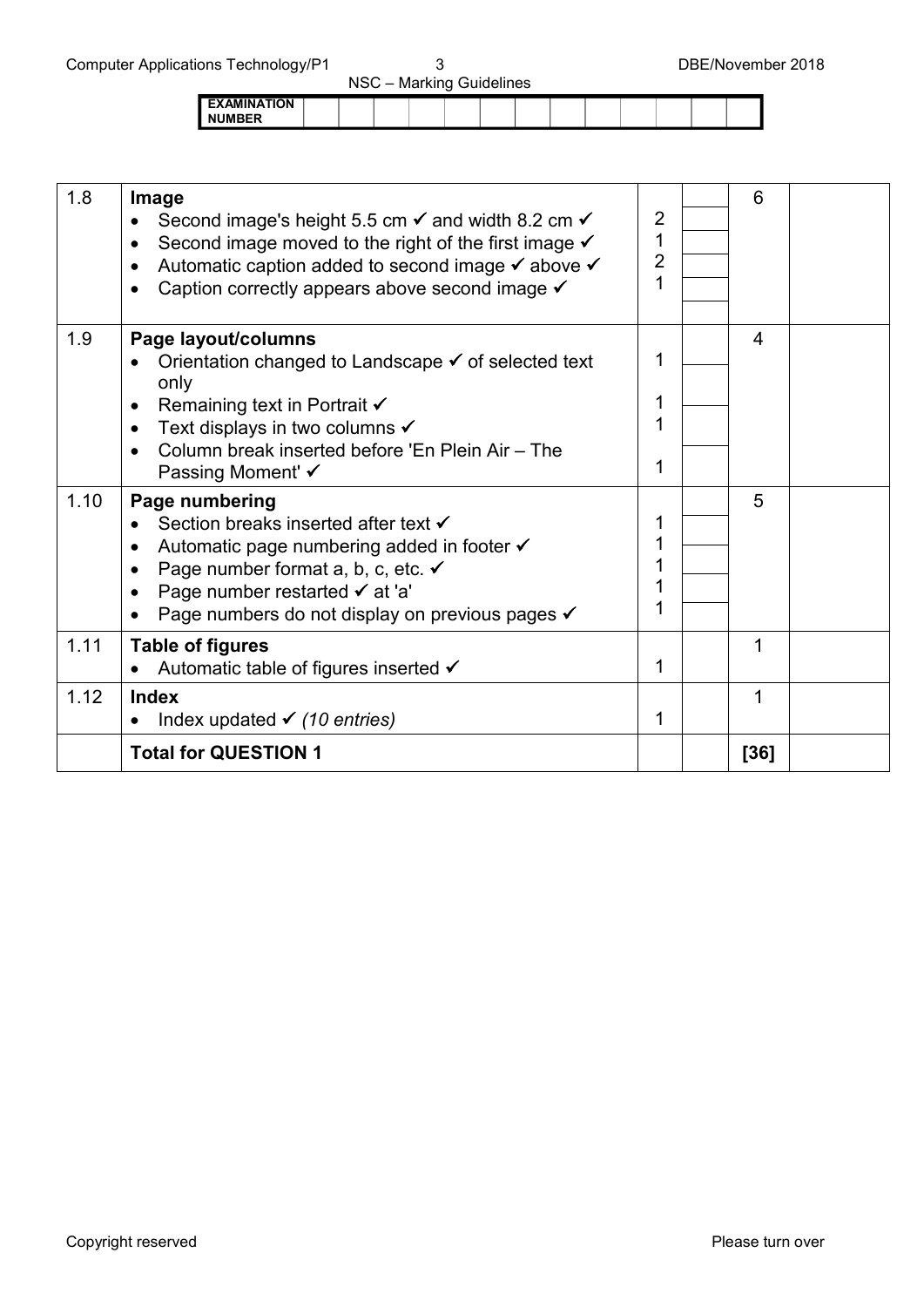|                                     | $1100 - 1000$ Nighting Outlook 1 |  |  |  |  |  |  |  |  |  |  |  |  |
|-------------------------------------|----------------------------------|--|--|--|--|--|--|--|--|--|--|--|--|
| <b>EXAMINATION</b><br><b>NUMBER</b> |                                  |  |  |  |  |  |  |  |  |  |  |  |  |

**This page is empty to facilitate accurate marking for side-by-side booklet printout.**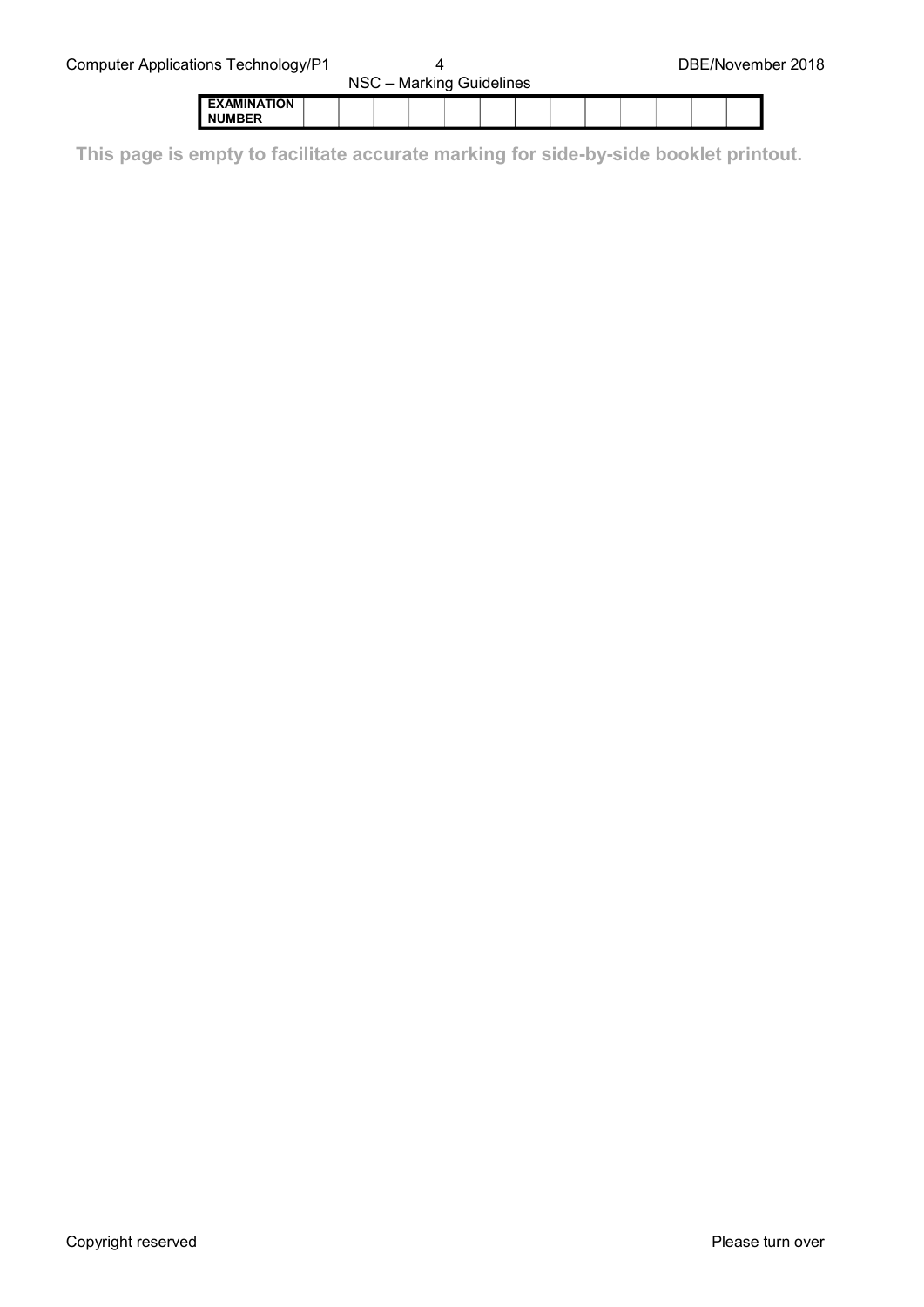|                                     |  |  | NSC - Marking Guidelines |  |  |  |  |
|-------------------------------------|--|--|--------------------------|--|--|--|--|
| <b>EXAMINATION</b><br><b>NUMBER</b> |  |  |                          |  |  |  |  |

### **QUESTION 2 File name: 2Vote Total Q2: 14**

| No. | <b>Criteria</b>                                                                                                                                                                                                                                                                                                                  |                  | <b>Maximum</b><br><b>Mark</b> |                | <b>Candidate</b><br><b>Mark</b> |
|-----|----------------------------------------------------------------------------------------------------------------------------------------------------------------------------------------------------------------------------------------------------------------------------------------------------------------------------------|------------------|-------------------------------|----------------|---------------------------------|
| 2.1 | <b>Text direction</b><br>Text direction changed to $270^\circ \checkmark$ (bottom to top)                                                                                                                                                                                                                                        | 1                |                               | 1              |                                 |
| 2.2 | <b>Footnote</b><br>Footnote inserted on text 'works' <del>V</del><br>'Impression.org' as footnote text $\checkmark$<br>$\bullet$                                                                                                                                                                                                 | 1<br>1           |                               | $\overline{2}$ |                                 |
| 2.3 | <b>Bullets</b><br>Bullets replaced with 2Pic image $\checkmark$                                                                                                                                                                                                                                                                  | 1                |                               | 1              |                                 |
| 2.4 | <b>Form fields</b><br>'Name' text form field format set to uppercase $\checkmark$<br>Text 'Current date here' replaced with a text form field<br>$\bullet$<br>(date) $\checkmark$<br>Current date set as data type <del>V</del><br>$\bullet$<br>Date in the format yy/MM/dd $\checkmark$<br>'Critic' option added to combo box √ | 1<br>1<br>1<br>1 |                               | 5              |                                 |
| 2.5 | <b>Tabs</b><br>Left tab set to 4 cm $\checkmark$<br>Right tab set to 11 cm $\checkmark$<br>$\bullet$<br>Tab setting applied $\checkmark$<br>$\bullet$                                                                                                                                                                            | 1<br>1<br>1      |                               | 3              |                                 |
| 2.6 | <b>Tables</b><br>Two tables merged into one table $\checkmark$ (hard return<br>removed)<br>Shading applied to first row $\checkmark$                                                                                                                                                                                             | 1<br>1           |                               | $\overline{2}$ |                                 |
|     | <b>Total for QUESTION 2</b>                                                                                                                                                                                                                                                                                                      |                  |                               | $[14]$         |                                 |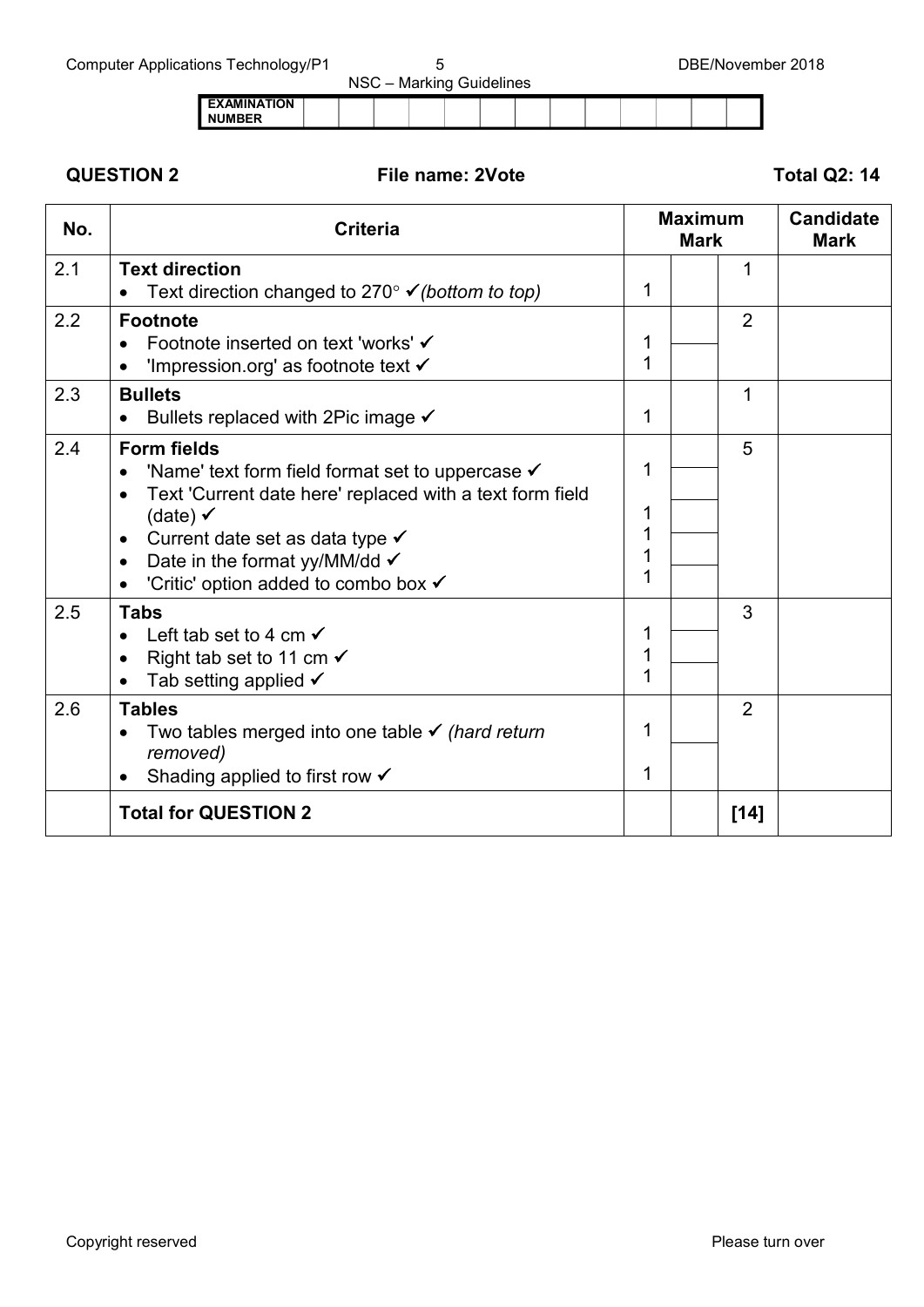|                    |  | - |  |  |  |  |
|--------------------|--|---|--|--|--|--|
| <b>EXAMINATION</b> |  |   |  |  |  |  |
| <b>NIIMRER</b>     |  |   |  |  |  |  |

### **QUESTION 3 File name: 3Paintings Total Q3: 28**

- *Mark the questions from the formulae and not the values/answers in the cell.*
- *Check against candidate's actual work (Cell references may differ, depending on the candidate's response).*
- *Candidate may use multiple formulae or cells as 'building blocks' to reach answers.*
- *Named ranges can be used instead of cell references.*
- *The answers must still be correct even if changes are made to the existing data.*

| No. | <b>Criteria</b>                                                                                                                                                                                                                                                                                                                                                                                                                             | <b>Maximum</b><br><b>Mark</b> |  |                | <b>Candidate</b><br><b>Mark</b> |
|-----|---------------------------------------------------------------------------------------------------------------------------------------------------------------------------------------------------------------------------------------------------------------------------------------------------------------------------------------------------------------------------------------------------------------------------------------------|-------------------------------|--|----------------|---------------------------------|
|     | <b>Impress worksheet</b>                                                                                                                                                                                                                                                                                                                                                                                                                    |                               |  |                |                                 |
| 3.1 | Cells A1:J1:<br>Border colour changed to red √<br>Fill colour set to black √                                                                                                                                                                                                                                                                                                                                                                | 1<br>1                        |  | $\overline{2}$ |                                 |
| 3.2 | Cell G3:<br>=MIN(C9:C120) OR SMALL(C9:C120,1)<br>MIN function OR SMALL $(,1) \checkmark$<br>Range: (C9:C120) ✔<br>$\bullet$                                                                                                                                                                                                                                                                                                                 | 1<br>$\mathbf 1$              |  | $\overline{2}$ |                                 |
| 3.3 | Cell G4:<br>=COUNTBLANK(G9:G120) OR COUNTIF(G9:G120,"")<br>COUNTBLANK/COUNTIF(,"") function √<br>Range: (G9:G120) √                                                                                                                                                                                                                                                                                                                         | 1<br>$\mathbf{1}$             |  | $\overline{2}$ |                                 |
| 3.4 | Cell G5:<br>=ROUNDUP(AVERAGE(F9:F120),1)<br><b>ROUNDUP ✔</b><br>$,1 \checkmark$                                                                                                                                                                                                                                                                                                                                                             | 1<br>$\mathbf{1}$             |  | $\overline{2}$ |                                 |
| 3.5 | Cell G6:<br>=SUMIFS(J9:J120,C9:C120,"<1900",I9:I120,"Chicago")<br><b>OR</b><br>=SUMIFS(J9:J120, 19:1120, "Chicago", C9: C120, "<1900")<br>SUMIFS(J9:J120, ✔<br>Criteria range: C9:C120, √<br>$\bullet$<br>Criteria: "<1900", √<br>$\bullet$<br>Criteria range: I9:I120, ✔<br>$\bullet$<br>Criteria: "Chicago") √<br>(Note to marker: If two SUMIF functions were used, mark<br>only the criteria and criteria range of the first function.) | 1<br>1<br>1<br>1<br>1         |  | 5              |                                 |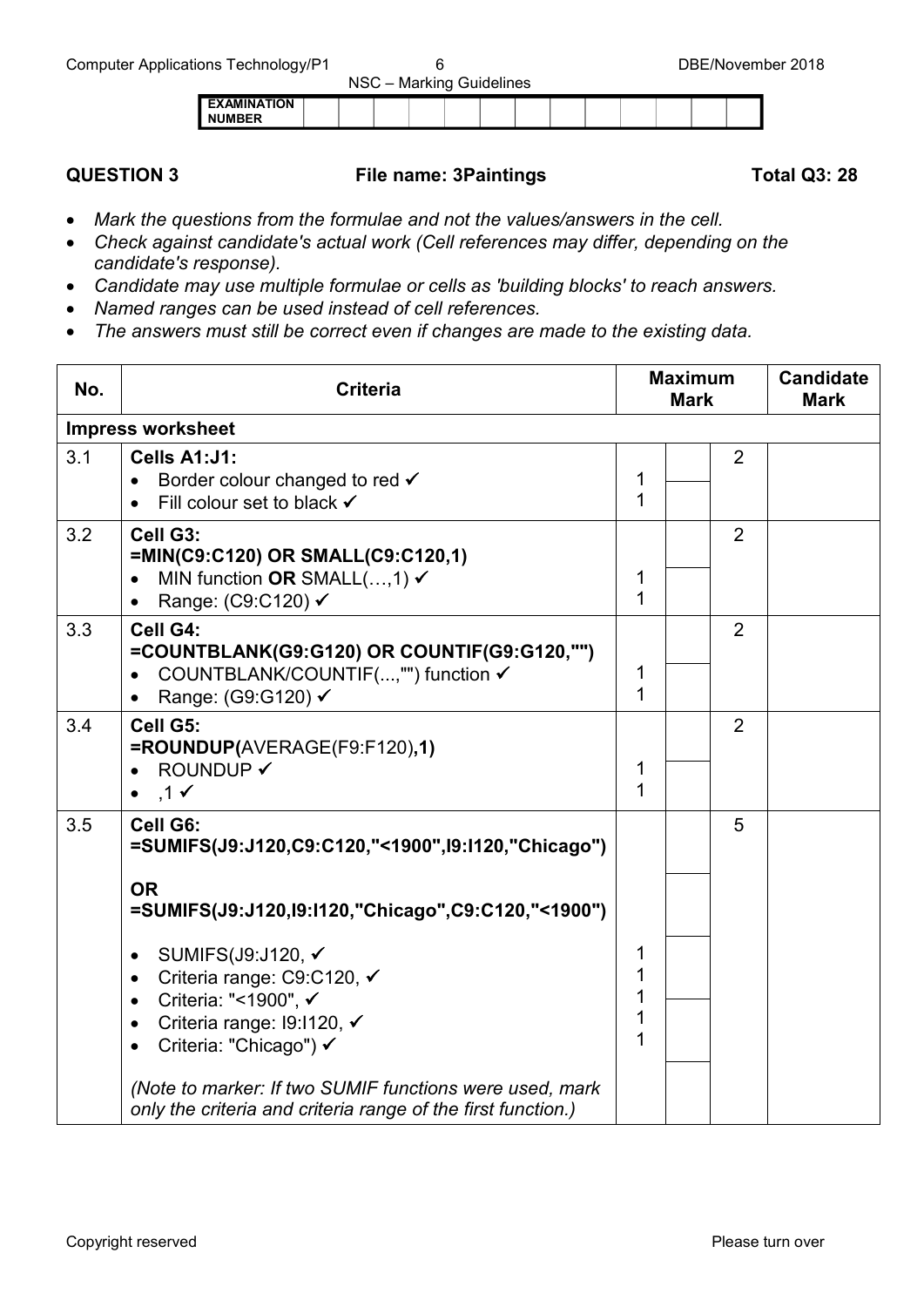|                                     | . |  |  |  |  |  |  |
|-------------------------------------|---|--|--|--|--|--|--|
| <b>EXAMINATION</b><br><b>NUMBER</b> |   |  |  |  |  |  |  |
|                                     |   |  |  |  |  |  |  |

| 3.6 | <b>Conditional formatting: Cells B9:B120</b><br>Conditional formatting applied <del>V</del> to cells B9:B120 V<br>Unique value rule $\checkmark$<br>Any fill colour applied $\checkmark$ | 2<br>1<br>1 | 4              |  |
|-----|------------------------------------------------------------------------------------------------------------------------------------------------------------------------------------------|-------------|----------------|--|
| 3.7 | Cell D9:<br>$=YEAR(TODAY))$ -C9                                                                                                                                                          |             | 3              |  |
|     | <b>OR</b><br>$=YEAR(NOW())$ -C9                                                                                                                                                          |             |                |  |
|     | YEAR function correctly used $\checkmark$                                                                                                                                                | 1           |                |  |
|     | TODAY() OR NOW() function $\checkmark$                                                                                                                                                   | 1           |                |  |
|     | $-C9$ $\checkmark$                                                                                                                                                                       |             |                |  |
|     | <b>Dupl worksheet</b>                                                                                                                                                                    |             |                |  |
| 3.8 | Duplicates removed from list $\checkmark$ (45 artists remain)                                                                                                                            | 1           | 1              |  |
|     | <b>Chart Grafiek worksheet</b>                                                                                                                                                           |             |                |  |
| 3.9 | <b>Chart/Graph</b>                                                                                                                                                                       |             | $\overline{7}$ |  |
|     | Data from L to P display $\checkmark$ (15 locations)                                                                                                                                     | 1           |                |  |
|     | Vertical axis display units displayed in billions √<br>$\bullet$                                                                                                                         |             |                |  |
|     | Horizontal axis title displays 'Location' ✔<br>$\bullet$                                                                                                                                 |             |                |  |
|     | Any trendline inserted $\checkmark$<br>$\bullet$                                                                                                                                         |             |                |  |
|     | 'Moving Average' trendline displayed √<br>$\bullet$                                                                                                                                      |             |                |  |
|     | Legend text as 'Value' √<br>$\bullet$                                                                                                                                                    |             |                |  |
|     | Plot area background set to 3Flowers image $\checkmark$                                                                                                                                  | 1           |                |  |
|     | <b>Total for QUESTION 3</b>                                                                                                                                                              |             | [28]           |  |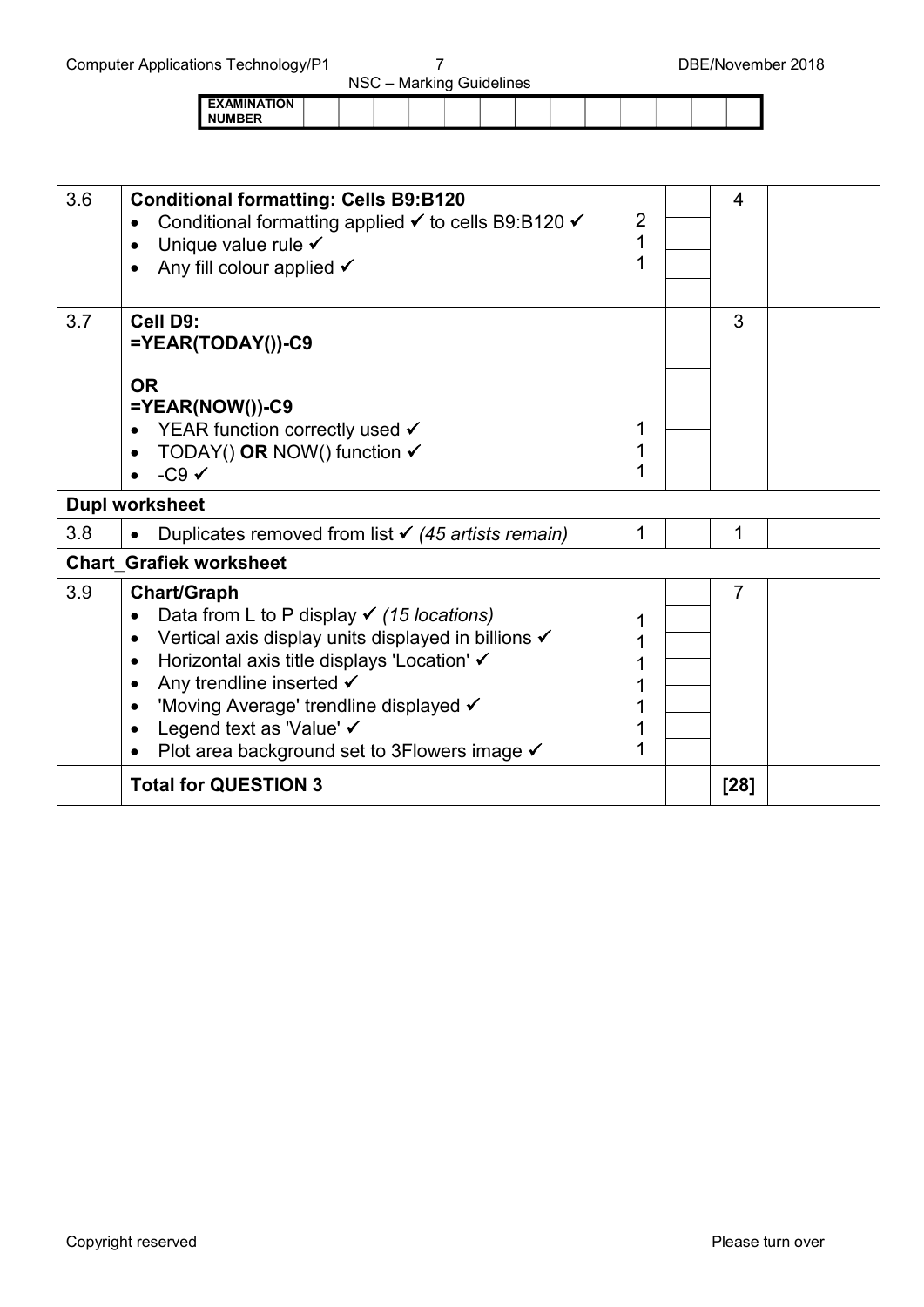| <b>EXAMINATION</b><br><b>NUMBER</b> |  |  |
|-------------------------------------|--|--|
|-------------------------------------|--|--|

### **QUESTION 4 File name: 4Famous Total Q4: 22**

- *Mark the questions from the formulae and not the values/answers in the cell.*
- *Check against candidate's actual work (Cell references may differ, depending on the candidate's response).*
- *Candidate may use multiple formulae or cells as 'building blocks' to reach answers.*
- *Named ranges can be used instead of cell references.*
- *The answers must still be correct even if changes are made to the existing data.*

| No. | <b>Criteria</b>                                                                                                                                                                                                                                             |   | <b>Maximum</b><br><b>Mark</b> | <b>Candidate</b><br><b>Mark</b> |  |
|-----|-------------------------------------------------------------------------------------------------------------------------------------------------------------------------------------------------------------------------------------------------------------|---|-------------------------------|---------------------------------|--|
|     | <b>Art Kuns worksheet</b>                                                                                                                                                                                                                                   |   |                               |                                 |  |
| 4.1 | <b>Row 7: Vertical alignment</b><br>Text vertically centred ✔ (ignore if horizontal<br>alignment is changed)                                                                                                                                                |   |                               | 1                               |  |
| 4.2 | Cell H <sub>3</sub> :<br>$=SUM(K8:K57)$<br>SUM function $\checkmark$<br>Range: K8:K57 √                                                                                                                                                                     |   |                               | $\overline{2}$                  |  |
| 4.3 | <b>Cell H4: CHECK FOR BUILDING BLOCKS</b><br>=COUNTIF(H8:H57,"<>French")/<br><b>COUNTA(H8:H57)*100</b>                                                                                                                                                      |   |                               | 6                               |  |
|     | <b>OR</b><br>=(COUNTA(H8:H57)-COUNTIF(H8:H57,"French"))/<br>(COUNTA(H8:H57))*100                                                                                                                                                                            |   |                               |                                 |  |
|     | Count V Non-French artists V Correct range V<br>$\bullet$<br>Division $\checkmark$<br>All artists/records $\checkmark$ (accept columns A, B, C, F, G, H, I,<br>for COUNTA and K,L,M for COUNT)<br>Multiplied by 100 OR Formatted to percentage $\checkmark$ | 3 |                               |                                 |  |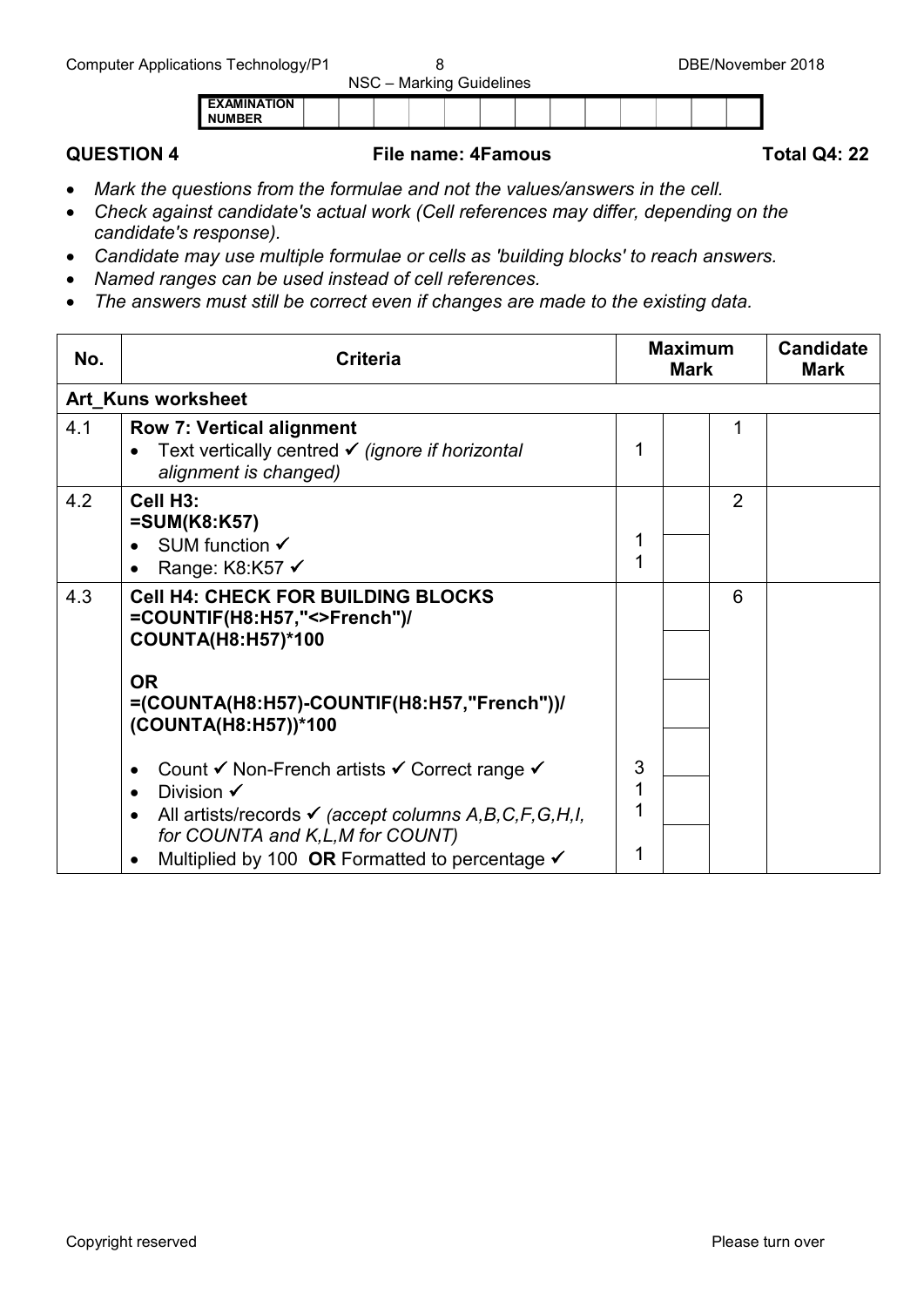| $1100 - 1000$ Nighting Outlieberg |  |  |  |  |  |  |  |  |  |  |  |  |  |
|-----------------------------------|--|--|--|--|--|--|--|--|--|--|--|--|--|
| EXAMINATION<br><b>NUMBER</b>      |  |  |  |  |  |  |  |  |  |  |  |  |  |

| 4.4<br><b>Cell J8: CHECK FOR BUILDING BLOCKS</b><br>=VLOOKUP(LEFT(18,1),Code Kode!\$A\$2:\$B\$7,2)                                   |   | 5      |  |
|--------------------------------------------------------------------------------------------------------------------------------------|---|--------|--|
| <b>OR</b><br>=VLOOKUP(MID(18,1,1),Code_Kode!\$A\$2:\$B\$7,2)                                                                         |   |        |  |
| LEFT OR MID ✔<br>$\bullet$<br>$(18)$ OR $(18,1)$ OR $(18,1,1)$ $\checkmark$<br>• Table array: Code_Kode!A1:B7 OR                     | 1 |        |  |
| Code_Kode!A2:B7 OR Code_Kode!\$A\$1:\$B\$7 OR<br>Code_Kode!\$A\$2:\$B\$7 √ absolute cell reference √<br>OR named range $=$ two marks | 2 |        |  |
| Column index number: $2 \checkmark$                                                                                                  | 1 |        |  |
| 4.5<br><b>Cell N8: CHECK FOR BUILDING BLOCKS</b><br>=IF(L8>=LARGE(\$L\$8:\$L\$57,3),"Top3","")                                       |   | 8      |  |
| <b>OR</b><br>=IF(L8>LARGE(\$L\$8:\$L\$57,4),"Top3","")                                                                               |   |        |  |
| <b>OR</b><br>=IF(LARGE(\$L\$8:\$L\$57,3)<=L8,"Top3","")                                                                              |   |        |  |
| <b>OR</b>                                                                                                                            |   |        |  |
| =IF(L8=LARGE(\$L\$8:\$L\$57,1),"Top3",<br>IF(L8=LARGE(\$L\$8:\$L\$57,2),"Top3",<br>IF(L8=LARGE(\$L\$8:\$L\$57,3),"Top3","")))        |   |        |  |
| <b>OR</b><br>=IF(OR(L8=LARGE(\$L\$8:\$L\$57,1),L8=<br>LARGE(\$L\$8:\$L\$57,2),L8=LARGE(\$L\$8:\$L\$57,3)),<br>"Top3","")             |   |        |  |
| IF function $\checkmark$                                                                                                             | 1 |        |  |
| Criteria: Check that the 'Votes For' are equal or<br>greater than the third largest value:                                           |   |        |  |
| L8 $\checkmark$ >= $\checkmark$ LARGE(L8:L57 $\checkmark$ ,3 $\checkmark$ )                                                          | 4 |        |  |
| Correct output if true: "Top3" ✔<br>Correct output if false: "" ✔                                                                    | 1 |        |  |
| Absolute cell address: \$L\$8:\$L\$57 √ (accept named<br>range)                                                                      |   |        |  |
| <b>Total for QUESTION 4</b>                                                                                                          |   | $[22]$ |  |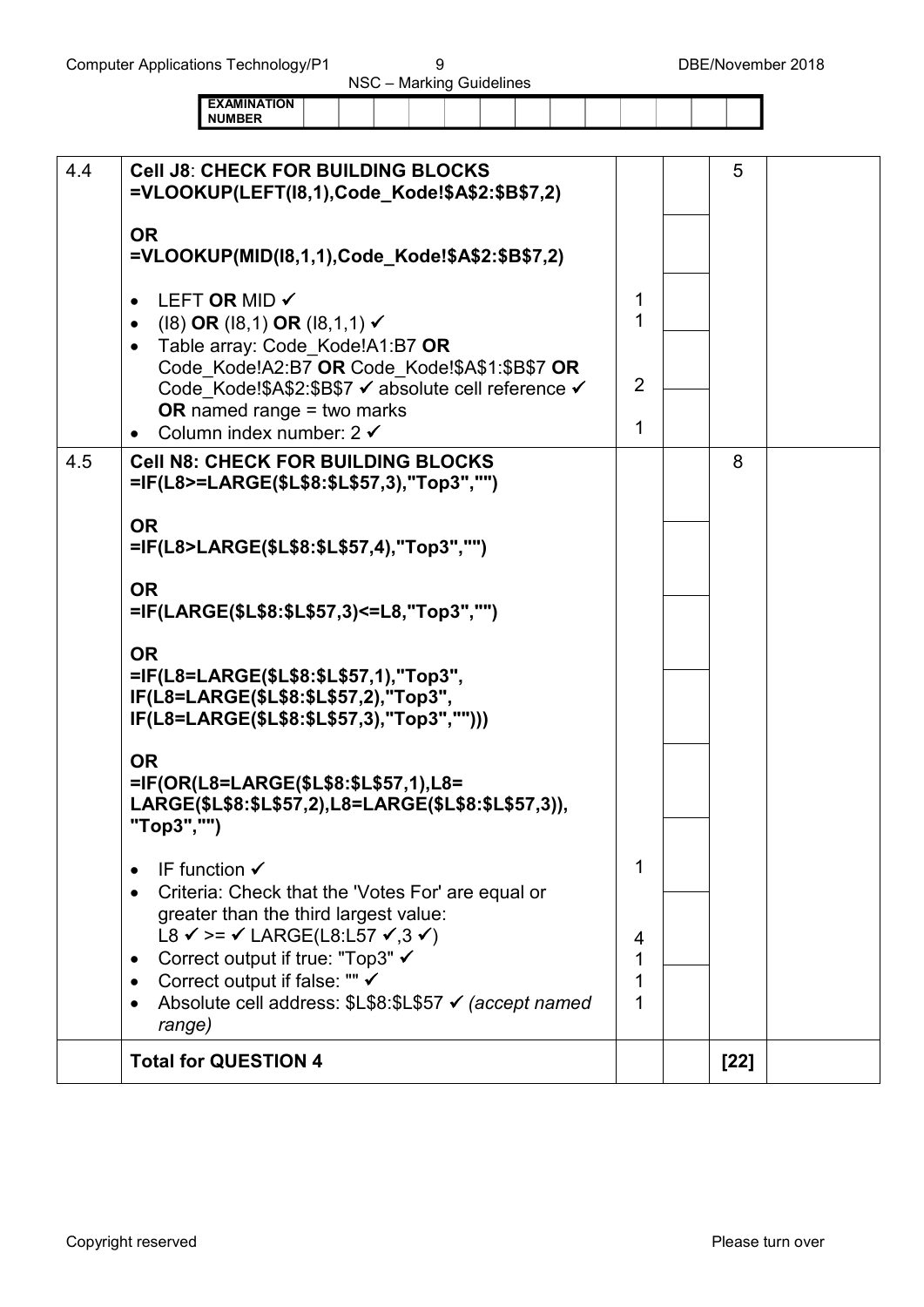| ັ                                     |  |  | NSC - Marking Guidelines |  |  |  |  |
|---------------------------------------|--|--|--------------------------|--|--|--|--|
| <b>I EXAMINATION</b><br><b>NUMBER</b> |  |  |                          |  |  |  |  |

**QUESTION 5 File name: 5ArtWorld Total Q5: 40**

| No.   | <b>Criteria</b>                                                                                                                                                                                                                                                                                                                                                     |                                            | <b>Maximum</b><br><b>Mark</b> | <b>Candidate</b><br><b>Mark</b> |
|-------|---------------------------------------------------------------------------------------------------------------------------------------------------------------------------------------------------------------------------------------------------------------------------------------------------------------------------------------------------------------------|--------------------------------------------|-------------------------------|---------------------------------|
|       | <b>Table: tblPaintings</b>                                                                                                                                                                                                                                                                                                                                          |                                            |                               |                                 |
| 5.1.1 | <b>Field: Painting</b><br>Format set to $> \checkmark$                                                                                                                                                                                                                                                                                                              | 1                                          | 1                             |                                 |
| 5.1.2 | <b>Field: YearPainted</b><br><b>Validation rule</b><br>>=1494 $\checkmark$ AND $\checkmark$ <=1970 $\checkmark$<br><b>OR</b> >1493 AND <1971<br>OR BETWEEN 1494 ( $\checkmark$ ) AND ( $\checkmark$ ) 1970 ( $\checkmark$ )<br>OR [YearPainted]>=1494 AND [YearPainted]<=1970<br><b>Validation text</b><br>Appropriate validation text that refers to correct range | 3                                          | 4                             |                                 |
| 5.1.3 | (for example Any year from 1494 to 1970, inclusive) √<br>Field: ID<br>Input mask: "IMP"&099<br>IMP OR $>imp \checkmark$<br>& $\checkmark$<br>$0 \checkmark$<br>99 ✔                                                                                                                                                                                                 | 1<br>1<br>1<br>1<br>1                      | 4                             |                                 |
| 5.1.4 | Field: Area<br>New field added: Area √<br>Data type: Calculated √<br>$\bullet$<br>Expression: [Height] $\checkmark$ * [Width] $\checkmark$                                                                                                                                                                                                                          | 1<br>1<br>$\overline{2}$                   | 4                             |                                 |
| 5.1.5 | Field: Age<br>Age field unhidden $\checkmark$ and displays in Datasheet view                                                                                                                                                                                                                                                                                        | 1                                          | 1                             |                                 |
|       | Form: frm5_2                                                                                                                                                                                                                                                                                                                                                        |                                            |                               |                                 |
| 5.2   | 5Girl v image displayed in form header v<br>Image size mode property set to stretch <del>V</del><br>$\bullet$<br>Detail background shaded v to any colour v<br>Rating combo box: 'Poor' added to existing items √                                                                                                                                                   | $\overline{2}$<br>1<br>$\overline{2}$<br>1 | 6                             |                                 |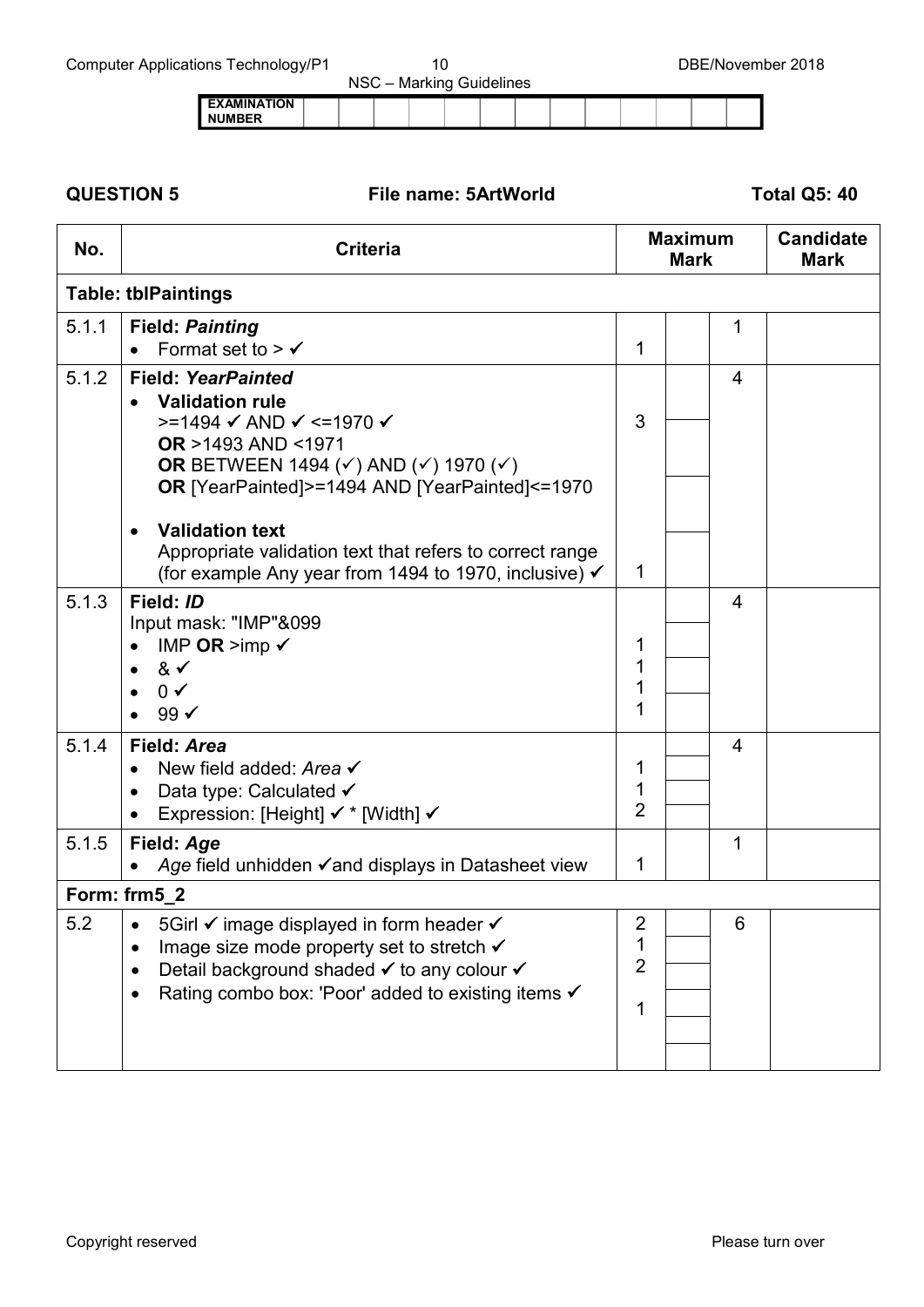NSC – Marking Guidelines **EXAMINATION NUMBER**

| Query: qry5_3                                                                                                                                                                                                                                                                                                                                                                                                                                                                                                      |                  |      |  |
|--------------------------------------------------------------------------------------------------------------------------------------------------------------------------------------------------------------------------------------------------------------------------------------------------------------------------------------------------------------------------------------------------------------------------------------------------------------------------------------------------------------------|------------------|------|--|
| 5.3<br>Total row: Group By applied <del>V</del><br>$\bullet$<br>Gender criteria: "Male" √<br>$\bullet$<br>NumberOfPaintings: Total: Sum ✔                                                                                                                                                                                                                                                                                                                                                                          | 1                | 3    |  |
| (Note to marker: 11 records expected.)                                                                                                                                                                                                                                                                                                                                                                                                                                                                             |                  |      |  |
| Query: qry5_4                                                                                                                                                                                                                                                                                                                                                                                                                                                                                                      |                  |      |  |
| 5.4<br>ID criteria: Like "??????*"<br><b>OR</b><br><b>OR</b><br>$LEN([ID]) >= "6"$<br>Like "??????" or Like "???????" (1 criteria) OR<br>Like "*##*" (allocate first three marks)                                                                                                                                                                                                                                                                                                                                  |                  | 4    |  |
| Correct character: ? $\checkmark$ (OR LEN([ID]))<br>$\bullet$<br>6 characters: ?????? $\checkmark$<br>Or more: $*\checkmark$ (OR >=)<br>Place criteria: Is Null $\checkmark$ (OR NOT Like "*")<br>$\bullet$                                                                                                                                                                                                                                                                                                        | 1                |      |  |
| (Note to marker: 23 records expected.)                                                                                                                                                                                                                                                                                                                                                                                                                                                                             |                  |      |  |
| Query: qry5_5                                                                                                                                                                                                                                                                                                                                                                                                                                                                                                      |                  |      |  |
| 5.5<br><b>Calculated field and Nationality criteria:</b><br>Diff: [For]-[Against]                                                                                                                                                                                                                                                                                                                                                                                                                                  |                  | 7    |  |
| New field <i>Diff</i> : $\checkmark$ [For] - [Against]<br>$\bullet$<br>Correct fields √<br>Correctly subtracted from each other $\checkmark$ (correct order)<br>Nationality criteria:<br>$\bullet$<br>NOT V (Like "French" V OR V Like "American") V<br>(Penalise first mark if brackets are not included)<br>OR $\langle \rangle$ ( $\vee$ ) "French" ( $\vee$ ) AND ( $\vee$ ) $\langle \rangle$ = "American" ( $\vee$ )<br><b>OR NOT "French" AND NOT "American"</b><br><b>OR NOT IN ("French", "American")</b> | 1<br>1<br>1<br>4 |      |  |
| (Note to marker: 15 records expected.)                                                                                                                                                                                                                                                                                                                                                                                                                                                                             |                  |      |  |
| Report: rpt5_6                                                                                                                                                                                                                                                                                                                                                                                                                                                                                                     |                  |      |  |
| 5.6<br>Fields inserted: Born and/or Born by Year,<br>$\bullet$<br>BirthCountry, ArtistName, ArtistSurname √<br>Grouping on Born field √<br>٠<br>Grouping on BirthCountry field √<br>Grouping intervals of Born field set to years $\checkmark$<br>٠<br>Function: =COUNT(*) $\checkmark$ (can be counted on any field)<br>$\bullet$<br>In BirthCountry group footer/group header V                                                                                                                                  | 1                | 6    |  |
| <b>Total for QUESTION 5</b>                                                                                                                                                                                                                                                                                                                                                                                                                                                                                        |                  | [40] |  |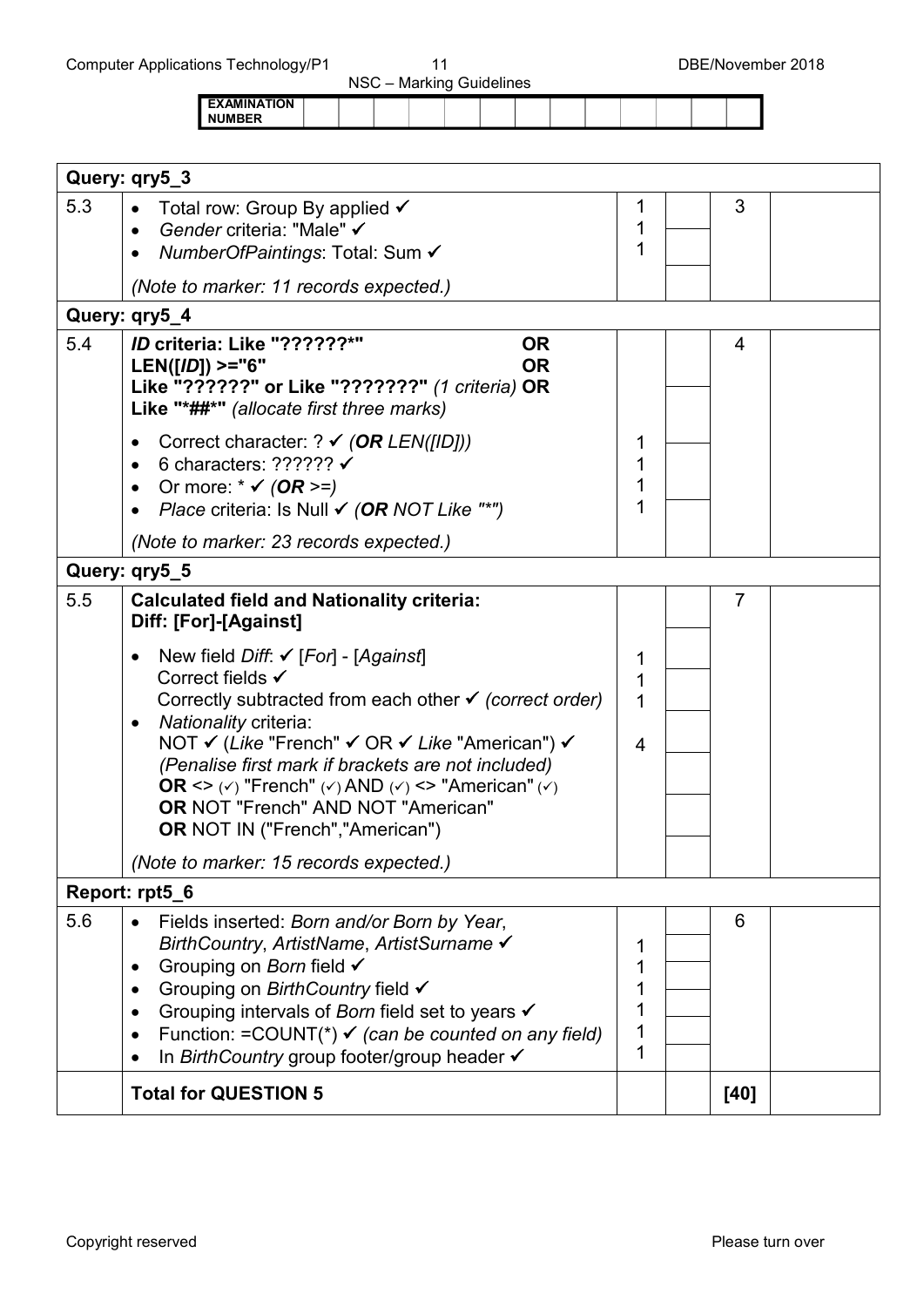| --                                  |  |  | NSC - Marking Guidelines |  |  |  |  |
|-------------------------------------|--|--|--------------------------|--|--|--|--|
| <b>EXAMINATION</b><br><b>NUMBER</b> |  |  |                          |  |  |  |  |

### **QUESTION 6 File name: 6Quirks Total Q6: 20**

- *This question should be marked from the HTML code.*
- *Numerical attribute values do not need to be in inverted commas.*

| No. | <b>Criteria</b>                                                                                                                                                                                                                                                                            |             | <b>Maximum</b><br><b>Mark</b> | <b>Candidate</b><br><b>Mark</b> |  |  |
|-----|--------------------------------------------------------------------------------------------------------------------------------------------------------------------------------------------------------------------------------------------------------------------------------------------|-------------|-------------------------------|---------------------------------|--|--|
| 6.1 | <b>Font face</b><br><h1 align="center"><font <br="" color="IndianRed">face="Vivaldi"&gt;Weird Personal Quirks of Historical<br/>Artists</font></h1>                                                                                                                                        |             |                               | 1                               |  |  |
|     | Font face set to 'Vivaldi' √                                                                                                                                                                                                                                                               | 1           |                               |                                 |  |  |
| 6.2 | <b>Horizontal line</b><br><hr align="right" color="Crimson" width="60%"/>                                                                                                                                                                                                                  |             |                               | $\overline{2}$                  |  |  |
|     | Line width set to 60% $\checkmark$<br>Line aligned right $\checkmark$                                                                                                                                                                                                                      | 1<br>1      |                               |                                 |  |  |
| 6.3 | <b>Heading 2 and italics</b><br><h2><i>Believe it or Not!!!</i></h2>                                                                                                                                                                                                                       |             |                               | $\overline{2}$                  |  |  |
|     | Heading 2 added $\checkmark$<br>$\bullet$<br>Heading 2 in italics $\checkmark$<br>$\bullet$                                                                                                                                                                                                | 1<br>1      |                               |                                 |  |  |
| 6.4 | Link to target location<br><a href="#Weird">ECCENTRICITY</a>                                                                                                                                                                                                                               |             |                               | 3                               |  |  |
|     | Link on text ECCENTRICITY ✔<br>$\bullet$<br>Link href added correctly $\checkmark$<br>$\bullet$<br>Target location: #Weird √                                                                                                                                                               | 1<br>1<br>1 |                               |                                 |  |  |
| 6.5 | <b>Ordered list</b><br><ol type="A"><br/><li>Stealing pens</li><br/><li>Carrying around guns</li><br/><li>Making time capsules</li><br/><math>\langle</math>ol&gt;</ol>                                                                                                                    |             |                               | 3                               |  |  |
|     | Numbered list added $\checkmark$ < ol><br>Numbered type: 'A' for list $\checkmark$ <type="a"><br/><math display="inline">\bullet</math><br/><math>\langle</math>li&gt;<math>\langle</math>/li&gt; tags added to all list items <math>\checkmark</math><br/><math>\bullet</math></type="a"> | 1<br>1      |                               |                                 |  |  |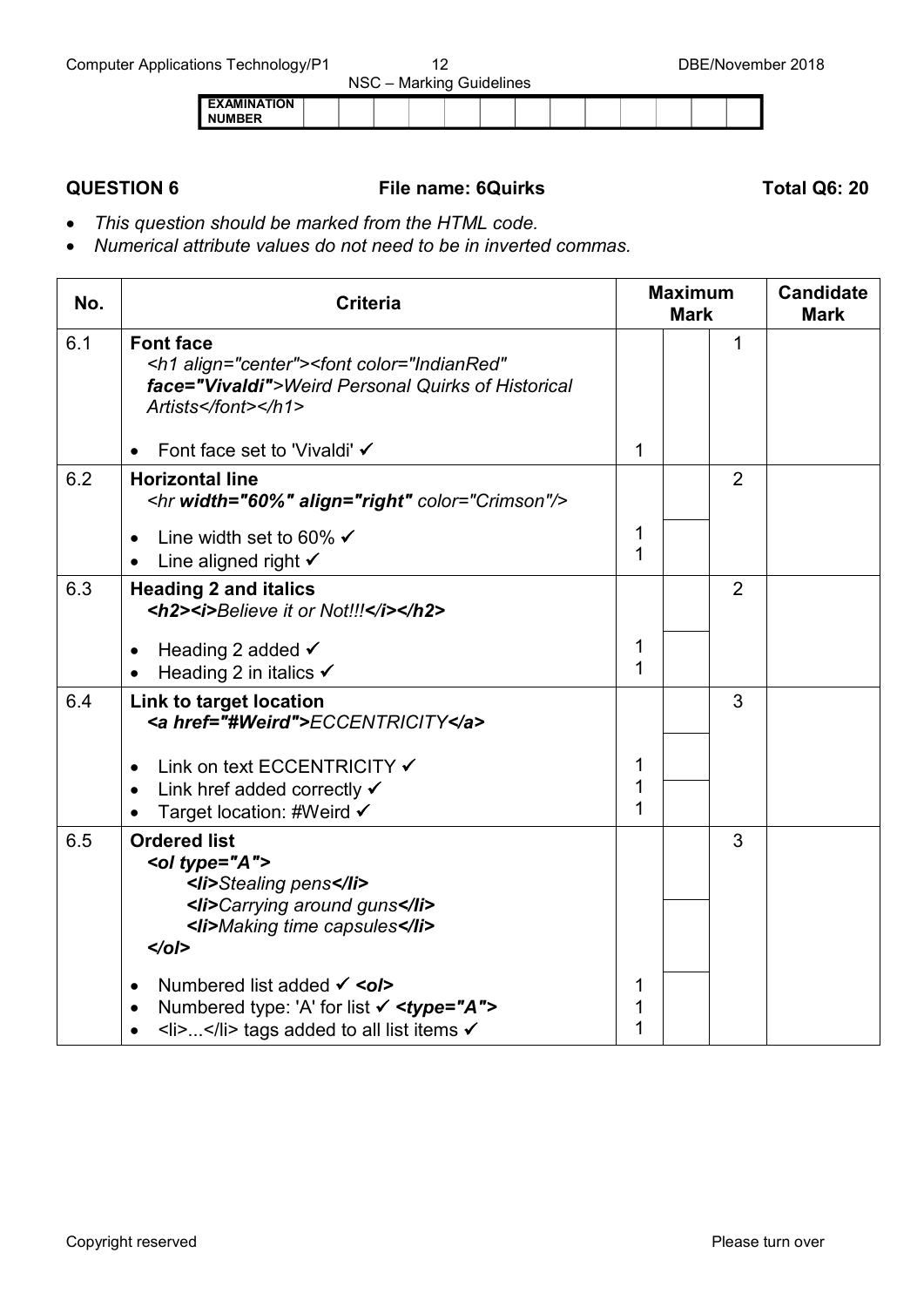|                    | . |  |  |  |  |  |  |
|--------------------|---|--|--|--|--|--|--|
| <b>EXAMINATION</b> |   |  |  |  |  |  |  |
| <b>NUMBER</b>      |   |  |  |  |  |  |  |
|                    |   |  |  |  |  |  |  |

| 6.6  | <b>Table</b><br><table <br="" align="center" bgcolor="Coral" border="4">cellspacing="6" &gt;<br/><math>&lt;</math>tr<math>&gt;</math></table> |                | 6                                                               |  |  |  |
|------|-----------------------------------------------------------------------------------------------------------------------------------------------|----------------|-----------------------------------------------------------------|--|--|--|
|      | <td rowspan="3">Weird Quirks</td><br>< t d >  < t d >                                                                                         | Weird Quirks   |                                                                 |  |  |  |
|      | <td><img <br="" height="200" src="6Michelangelo.jpg"/>width="200"&gt;</td><br>$ltd>$ $lt/d>$                                                  |                | <img <br="" height="200" src="6Michelangelo.jpg"/> width="200"> |  |  |  |
|      | $\lt/t$ r>                                                                                                                                    |                |                                                                 |  |  |  |
|      | <tr align="center"><br/><td>Dali</td></tr>                                                                                                    | Dali           |                                                                 |  |  |  |
| Dali |                                                                                                                                               |                |                                                                 |  |  |  |
|      | <td>Michelangelo </td><br><td>Picasso </td><br>$\langle tr \rangle$                                                                           | Michelangelo   | Picasso                                                         |  |  |  |
|      |                                                                                                                                               |                |                                                                 |  |  |  |
|      | $<$ tr $>$                                                                                                                                    |                |                                                                 |  |  |  |
|      | <td>Stole pens</td>                                                                                                                           | Stole pens     |                                                                 |  |  |  |
|      | <td>Never bathed</td>                                                                                                                         | Never bathed   |                                                                 |  |  |  |
|      | <td>Carried a gun</td>                                                                                                                        | Carried a gun  |                                                                 |  |  |  |
|      | $\lt/t$ r>                                                                                                                                    |                |                                                                 |  |  |  |
|      |                                                                                                                                               |                |                                                                 |  |  |  |
|      | Cellspacing set to 6 $\checkmark$<br>$\bullet$                                                                                                | 1              |                                                                 |  |  |  |
|      | First cell/heading added $\checkmark$ and rowspan = 3 $\checkmark$<br>$\bullet$                                                               | $\overline{2}$ |                                                                 |  |  |  |
|      | Image source tag changed to src $\checkmark$ (Michelangelo)<br>$\bullet$                                                                      | 1              |                                                                 |  |  |  |
|      | Image extension .jpg added √ (Michelangelo)<br>$\bullet$                                                                                      | 1              |                                                                 |  |  |  |
|      | Third row created with text 'Stole pens', 'Never bathed'<br>$\bullet$                                                                         |                |                                                                 |  |  |  |
|      | and 'Carried a gun' ✓                                                                                                                         | 1              |                                                                 |  |  |  |
| 6.7  | <b>Closing table tag and bold</b><br>$\langle$ table>                                                                                         |                | $\overline{2}$                                                  |  |  |  |
|      | <p><a name="Weird"></a></p>                                                                                                                   |                |                                                                 |  |  |  |
|      | <b>SHOCKING BUT TRUE</b>                                                                                                                      |                |                                                                 |  |  |  |
|      |                                                                                                                                               |                |                                                                 |  |  |  |
|      | Closing table tag added $\checkmark$                                                                                                          | 1              |                                                                 |  |  |  |
|      | Text displays in bold √                                                                                                                       | 1              |                                                                 |  |  |  |
|      | Closing tag(s) and triangular brackets correct and                                                                                            |                | 1                                                               |  |  |  |
|      | nesting correct (Question: )                                                                                                                  | 1              |                                                                 |  |  |  |
|      | <b>Total for QUESTION 6</b>                                                                                                                   |                | [20]                                                            |  |  |  |
|      |                                                                                                                                               |                |                                                                 |  |  |  |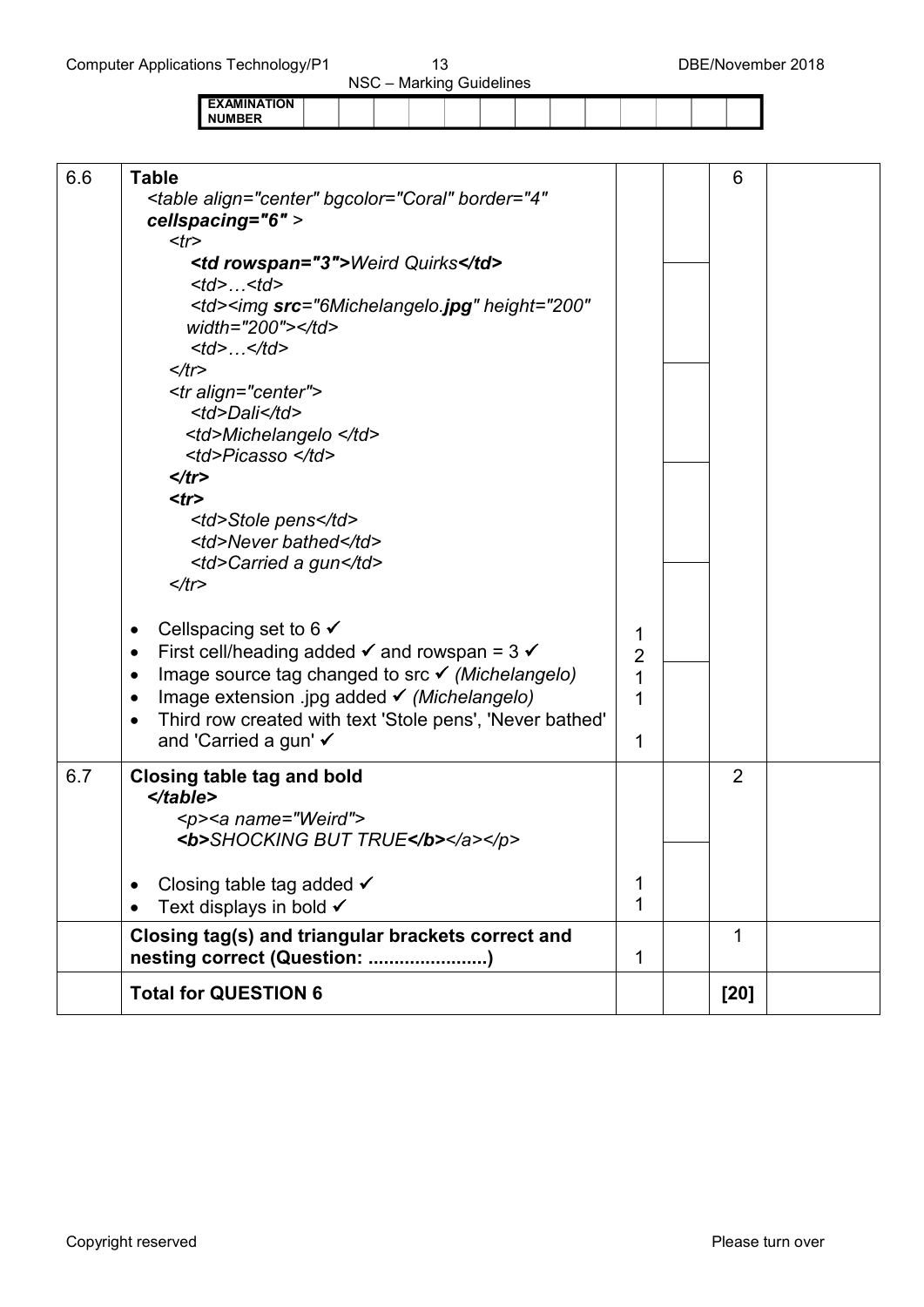| --                                  |  |  | NSC - Marking Guidelines |  |  |  |  |
|-------------------------------------|--|--|--------------------------|--|--|--|--|
| <b>EXAMINATION</b><br><b>NUMBER</b> |  |  |                          |  |  |  |  |

### **QUESTION 7 Total Q7: 20**

### **File names: 7Lecture, 7LectureMerge, 7ArtForm, 7Summary, 7Timeline**

| No.             | <b>Criteria</b>                                                                                                                                                                                                                                                                                                                                                                                | <b>Maximum</b><br><b>Mark</b> |  |                | <b>Candidate</b><br><b>Mark</b> |
|-----------------|------------------------------------------------------------------------------------------------------------------------------------------------------------------------------------------------------------------------------------------------------------------------------------------------------------------------------------------------------------------------------------------------|-------------------------------|--|----------------|---------------------------------|
|                 | 7Lecture/7LectureMerge                                                                                                                                                                                                                                                                                                                                                                         |                               |  |                |                                 |
| 7.1.1           | <b>WordArt</b><br>WordArt applied to heading 'Lecture on<br>Impressionism' √<br>Comment removed √                                                                                                                                                                                                                                                                                              | 1<br>1                        |  | $\overline{2}$ |                                 |
| 7.1.2           | <b>Track changes</b><br>All track changes rejected v ('Love to see you there!!!'<br>should not display at the end of the document)                                                                                                                                                                                                                                                             | 1                             |  | 1              |                                 |
| 7.1.3           | <b>Mail merge</b><br>7Lecture linked to data source 7Guests $\checkmark$ (tblGuests)<br>$\bullet$<br>Data source: ArtForm criteria 'Painting' $\checkmark$ (ArtForm =<br>"Painting")<br>Data source: NumberOfPaintings criteria > 60 √<br>$\bullet$<br>(NumberOfPaintings >60)<br>< <name>&gt; replaced with Name-field √<br/>&lt;<surname>&gt; replaced with Surname-field √</surname></name> | 1<br>1<br>1<br>1<br>1         |  | 5              |                                 |
|                 | <b>7LectureMerge</b>                                                                                                                                                                                                                                                                                                                                                                           |                               |  |                |                                 |
| 7.1.4           | <b>Merge completed</b><br>Mail merge completed $\checkmark$<br>(Note to marker: 4 letters expected; Africa, Hageman,<br>Sabelo, Viljoen.)                                                                                                                                                                                                                                                      | 1                             |  | 1              |                                 |
| <b>7ArtForm</b> |                                                                                                                                                                                                                                                                                                                                                                                                |                               |  |                |                                 |
| 7.2             | <b>Convert text to columns</b><br>Text divided into more than one column $\checkmark$<br>$\bullet$<br>Text appears correctly in 3 columns $\checkmark$                                                                                                                                                                                                                                         | 1<br>1                        |  | $\overline{2}$ |                                 |
| 7Summary        |                                                                                                                                                                                                                                                                                                                                                                                                |                               |  |                |                                 |
| 7.3             | <b>Subtotal feature</b><br>Subtotal feature used √<br>$\bullet$<br>Grouped on: Birth Country_Geboorteland √<br>Function: MAX OR SUBTOTAL (4,) ✓ on Number of<br><b>Artworks Aantal Kunswerke</b>                                                                                                                                                                                               | 1<br>1<br>1                   |  | 3              |                                 |